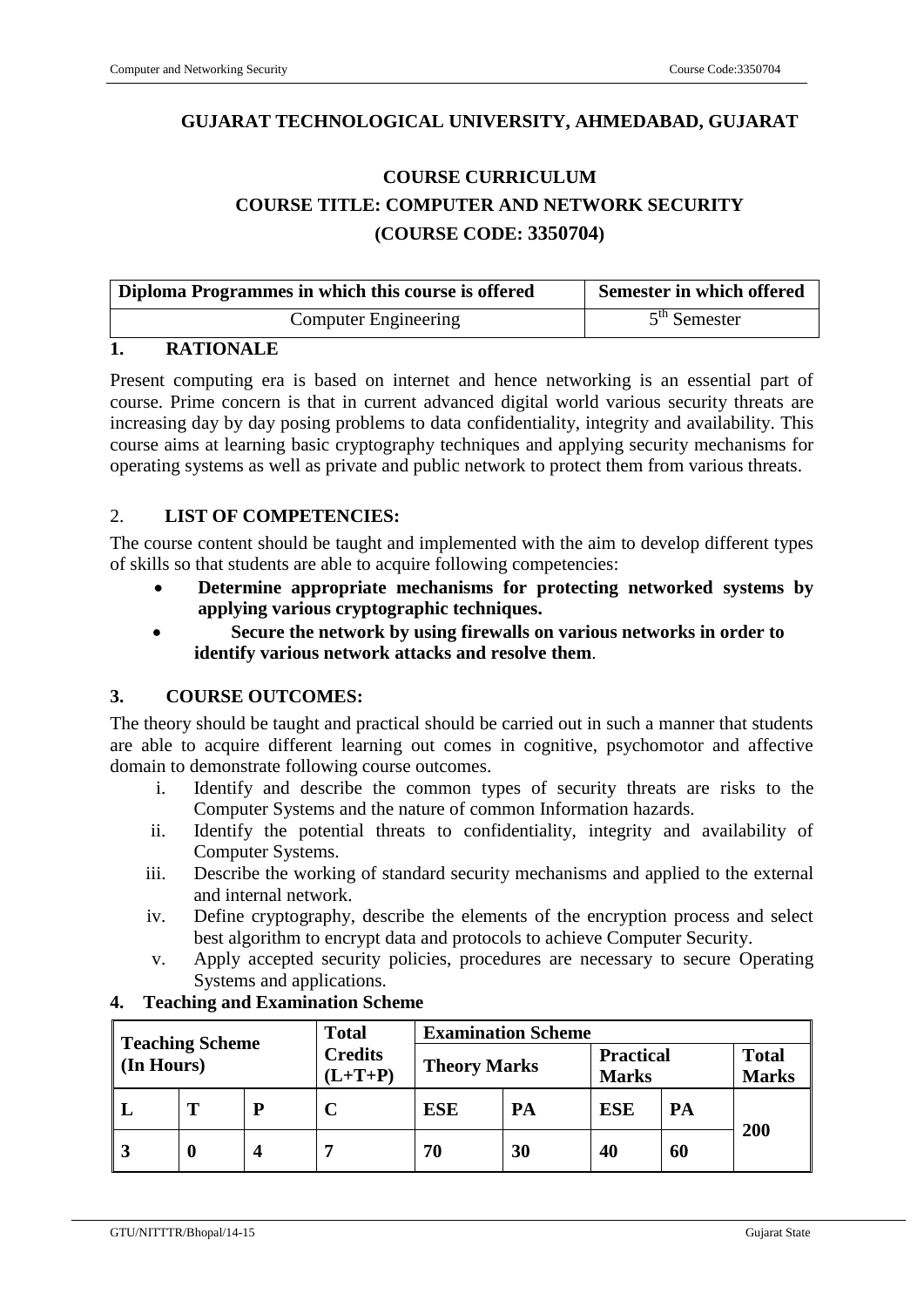**Legends: L**-Lecture; **T** – Tutorial/Teacher Guided Theory Practice; **P** -Practical; **C** – Credit **ESE** -End Semester Examination; **PA** - Progressive Assessment.

| Unit                                                                | <b>Major Learning Outcomes</b>                                                                                                                                                                                           | <b>Topics and Sub-topics</b>                                                                                                                                                                                                             |  |  |
|---------------------------------------------------------------------|--------------------------------------------------------------------------------------------------------------------------------------------------------------------------------------------------------------------------|------------------------------------------------------------------------------------------------------------------------------------------------------------------------------------------------------------------------------------------|--|--|
|                                                                     | (in cognitive domain)                                                                                                                                                                                                    |                                                                                                                                                                                                                                          |  |  |
| Unit $-I$<br><b>Introduction</b><br>and Security<br><b>Threats:</b> | 1a. List and discuss various<br>security<br>terms, recent<br>trends in computer security.<br>1b. Describe various types of<br>for<br>threats<br>that<br>exist<br>computers and networks.<br>1c. Describe simple steps to | 1.1 Threats to security: Viruses and<br>Worms, Intruders, Insiders, Criminal<br>organizations, Terrorists, Information<br>warfare<br>1.2 Avenues of Attack, steps in attack                                                              |  |  |
|                                                                     | take minimize the possibility<br>if an attack on a system.                                                                                                                                                               |                                                                                                                                                                                                                                          |  |  |
|                                                                     | 1d. Define Security Basics.                                                                                                                                                                                              | 1.3 Security Basics – Confidentiality,<br>Integrity, Availability                                                                                                                                                                        |  |  |
|                                                                     | 1e. Describe various types of<br>computer and network attacks<br>1f. Identify various types of<br>malicious software that exists.                                                                                        | 1.4 Types of attack: Denial of service<br>(DOS), backdoors and trapdoors,<br>sniffing, spoofing, man in the middle,<br>replay, TCP/IP Hacking, Phishing<br>attacks, Distributed DOS, SQL<br>Injection. Malware : Viruses, Logic<br>bombs |  |  |
| $Unit - II$<br>Organizational<br><b>Security</b>                    | 2a.List<br>Define<br>various<br>$\&$<br>human security threats.<br>2b. Determine ways in which<br>users can aid security.                                                                                                | 2.1 Password selection, Piggybacking,<br>Shoulder surfing, Dumpster diving,<br>unauthorized<br>software<br>Installing<br>/hardware,<br>Access<br>by<br>non<br>employees.                                                                 |  |  |
|                                                                     |                                                                                                                                                                                                                          | 2.2 People as Security Tool: Security<br>Individual<br>awareness,<br>and<br>user<br>responsibilities.                                                                                                                                    |  |  |
|                                                                     | 2c. Describe physical security<br>that<br>components<br>can<br>protect any computer and<br>network.                                                                                                                      | 2.3 Physical security: Access controls<br>Biometrics: finger prints, hand prints,<br>Retina, Patterns, voice<br>patterns,<br>signature<br>and<br>writing<br>patterns,<br>keystrokes, Physical barriers                                   |  |  |
|                                                                     | 2d.List potential threats on<br>and<br>password<br>explain<br>characteristics of a strong<br>password.                                                                                                                   | 2.4 Password Management, vulnerability<br>of password, password protection,<br>selection<br>strategies,<br>password<br>components of a good password.                                                                                    |  |  |

#### **5. COURSE CONTENT DETAILS**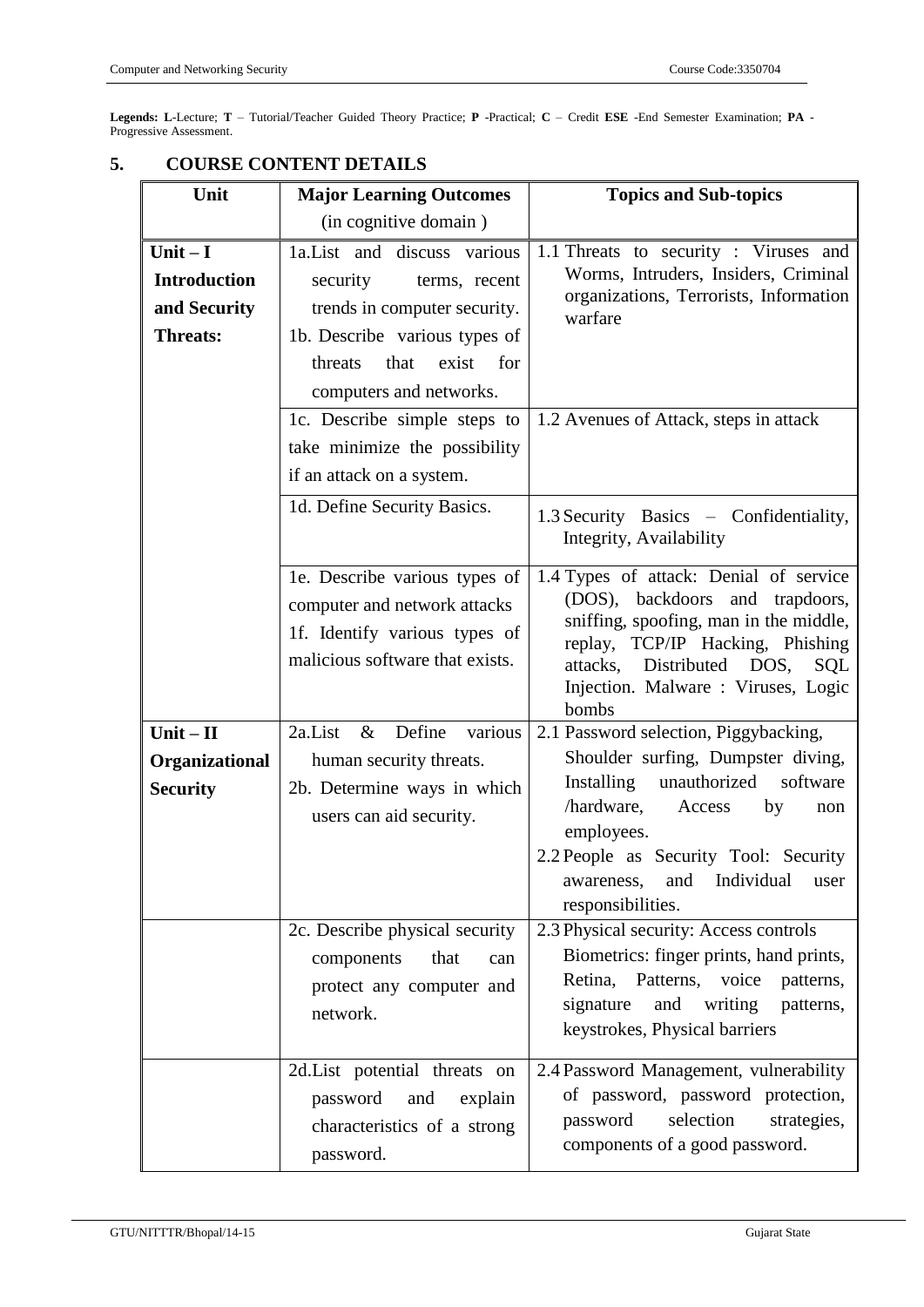| Unit                  | <b>Major Learning Outcomes</b>              | <b>Topics and Sub-topics</b>                                                                                                      |  |  |  |  |
|-----------------------|---------------------------------------------|-----------------------------------------------------------------------------------------------------------------------------------|--|--|--|--|
|                       | (in cognitive domain)                       |                                                                                                                                   |  |  |  |  |
| $Unit - III$          | 3a. Identify and describe types             | 3.1 Introduction<br>Symmetric<br>to                                                                                               |  |  |  |  |
| Cryptography          | of cryptography.                            | Asymmetric<br>encryption<br>&                                                                                                     |  |  |  |  |
| and Public key        | 3b. List and describe various               | encryption.                                                                                                                       |  |  |  |  |
| <b>Infrastructure</b> | Encryption Algorithms.                      | 3.2 Encryption<br>algorithm<br>Cifer,<br>$\sqrt{2}$                                                                               |  |  |  |  |
|                       |                                             | Encryption and Decryption using:<br>Caesar's cipher, playfair cipher, shift                                                       |  |  |  |  |
|                       |                                             | cipher, shift cipher, Vigenere cipher,                                                                                            |  |  |  |  |
|                       |                                             | one time pad (vermin cipher), hill                                                                                                |  |  |  |  |
|                       |                                             | cipher (for practice use small matrix                                                                                             |  |  |  |  |
|                       |                                             | and apply encryption only).                                                                                                       |  |  |  |  |
|                       | 3c. Describe transposition                  | 3.3 Transposition techniques (rail fence),                                                                                        |  |  |  |  |
|                       | techniques and steganography.               | steganography                                                                                                                     |  |  |  |  |
|                       | 3d. Explain Hashing and SHA-                | 3.4 Hashing function : SHA1 (only)                                                                                                |  |  |  |  |
|                       | 1 mechanism.                                |                                                                                                                                   |  |  |  |  |
|                       | 3e. Distinguish Asymmetric                  | 3.5 Asymmetric<br>encryption:<br>Digital                                                                                          |  |  |  |  |
|                       | and Symmetric Encryption.                   | Signatures, Key escrow                                                                                                            |  |  |  |  |
|                       | 3f. Describe digital signature              |                                                                                                                                   |  |  |  |  |
|                       | and concept of key escrow.                  |                                                                                                                                   |  |  |  |  |
|                       | 3g. List the basics of public key           | 3.6 Public key infrastructures : basics,<br>digital signatures, digital certificates,<br>certificate<br>authorities, registration |  |  |  |  |
|                       | infrastructures.                            |                                                                                                                                   |  |  |  |  |
|                       | 3h. Describe the roles of                   | authorities, steps for obtaining a                                                                                                |  |  |  |  |
|                       | certificate authorities and                 | digital certificate, steps for verifying                                                                                          |  |  |  |  |
|                       | certificate repositories.                   | authenticity and integrity<br>of<br><sub>a</sub>                                                                                  |  |  |  |  |
|                       | 3i. Describe the role of                    | certificate                                                                                                                       |  |  |  |  |
|                       | registration authorities.                   |                                                                                                                                   |  |  |  |  |
|                       | 3j. Explain the relationship                |                                                                                                                                   |  |  |  |  |
|                       | between trust and                           |                                                                                                                                   |  |  |  |  |
|                       | certificate verification.                   |                                                                                                                                   |  |  |  |  |
|                       | 3k. Explain use of digital<br>certificates. |                                                                                                                                   |  |  |  |  |
|                       | 31. Distinguish centralized and             |                                                                                                                                   |  |  |  |  |
|                       | decentralized infrastructures.              | 3.7 Centralized<br>decentralized<br>or<br>infrastructure, private key protection                                                  |  |  |  |  |
|                       | 3g. List and describe trust                 | 3.8 Trust Models: Hierarchical, peer to                                                                                           |  |  |  |  |
|                       | models.                                     | peer, hybrid                                                                                                                      |  |  |  |  |
| <b>Unit IV</b>        | 4a. Explain working principle               | 4.1 Firewalls:<br>working,<br>design                                                                                              |  |  |  |  |
| <b>Network</b>        | of FIREWALLs.                               | principles, trusted systems, Kerberos.                                                                                            |  |  |  |  |
| security              | 4b.Define,<br>classify<br>and               | 4.2 Security topologies – security zones,                                                                                         |  |  |  |  |
|                       |                                             |                                                                                                                                   |  |  |  |  |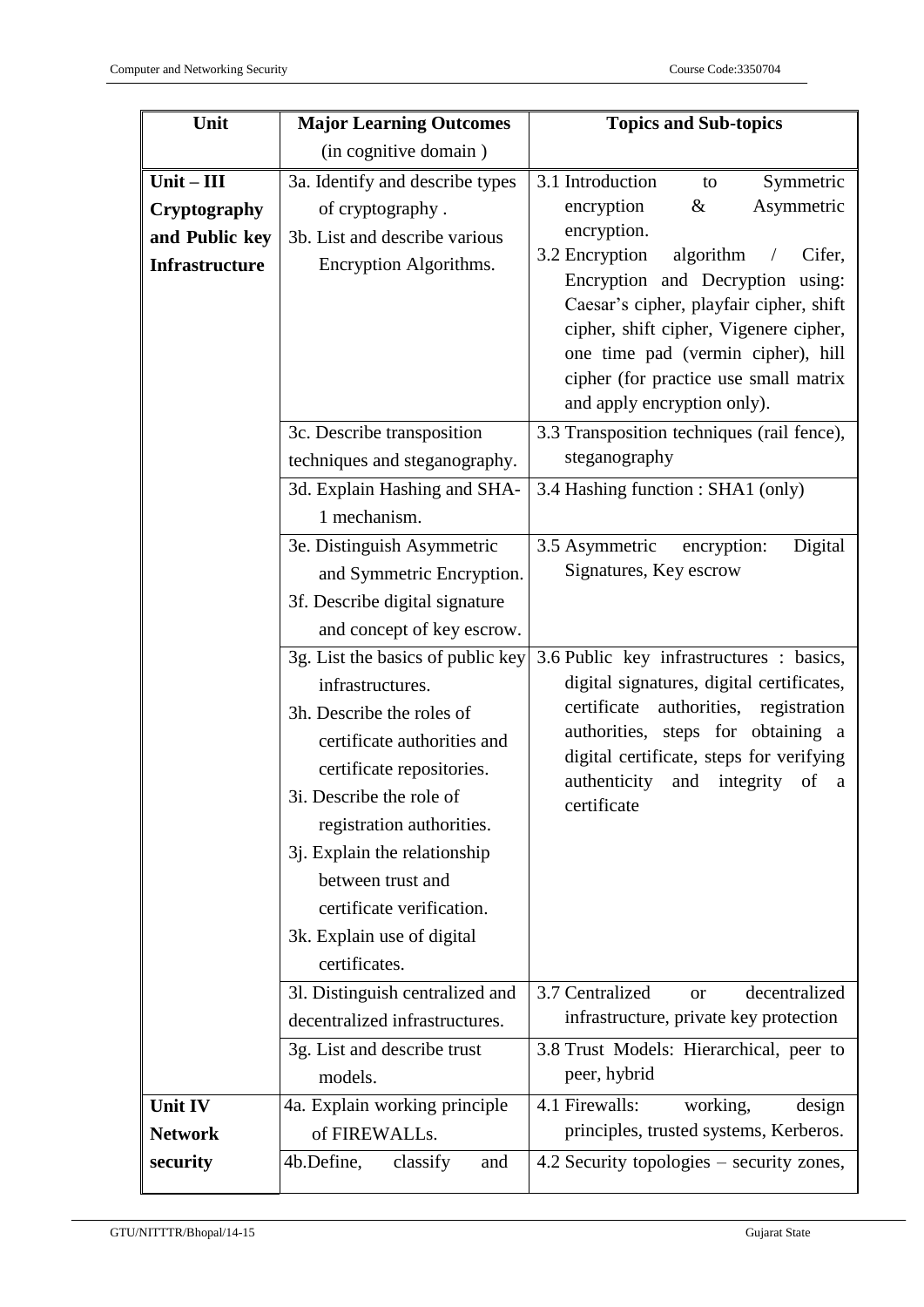| Unit                          | <b>Major Learning Outcomes</b>                                                                                                                                                                                     | <b>Topics and Sub-topics</b>                                                                                                                                                                                                                                                                                                            |  |  |
|-------------------------------|--------------------------------------------------------------------------------------------------------------------------------------------------------------------------------------------------------------------|-----------------------------------------------------------------------------------------------------------------------------------------------------------------------------------------------------------------------------------------------------------------------------------------------------------------------------------------|--|--|
|                               | (in cognitive domain)                                                                                                                                                                                              |                                                                                                                                                                                                                                                                                                                                         |  |  |
|                               | describe various security<br>topologies.<br>4c. Describe Internet Protocol<br>Security (IPsec) and its<br>in<br>securing<br>use<br>communication.<br>4d. Explain email security.                                   | DMZ, Internet, Intranet, VLAN,<br>security implication, tunneling.<br>4.3 IP security : overview, architecture,<br>IPSec configurations, IPSec security<br>4.4 Email security : security of email                                                                                                                                       |  |  |
|                               |                                                                                                                                                                                                                    | transmission, malicious code, spam,<br>mail encryption                                                                                                                                                                                                                                                                                  |  |  |
| Unit V<br><b>Web Security</b> | 5a. Define & list various<br>types of IDSs.<br>5b. Distinguish Host-based<br>IDS & Network-based IDS.<br>5c. List and describe HIDS<br>and NIDS components.<br>5d. List advantages and<br>disadvantages HIDS, NIDS | 5.1 Intruders, Intrusion detection systems<br>(IDS): host based IDS, network<br>based IDS, logical components of<br>IDS, signature based IDS, anomaly<br>based<br>IDS.<br>network<br><b>IDS</b><br>advantages<br>components,<br>and<br>disadvantages of NIDS, host based<br>IDS components, advantages<br>and<br>disadvantages of HIDS. |  |  |
|                               | 5e. List & Explain Web<br>Security Threats.<br>5f. Explain securities in SSL<br>and TLS.<br>5g. Explain concept of secure<br>electronic transaction.                                                               | 5.2 Web security threats, web traffic<br>security approaches, Introduction to<br>Socket Layer (SSL) &<br>Secure<br>Layer<br>Security(TLS),<br>Transport<br>of<br>Concepts<br>electronic<br>secure<br>transaction                                                                                                                        |  |  |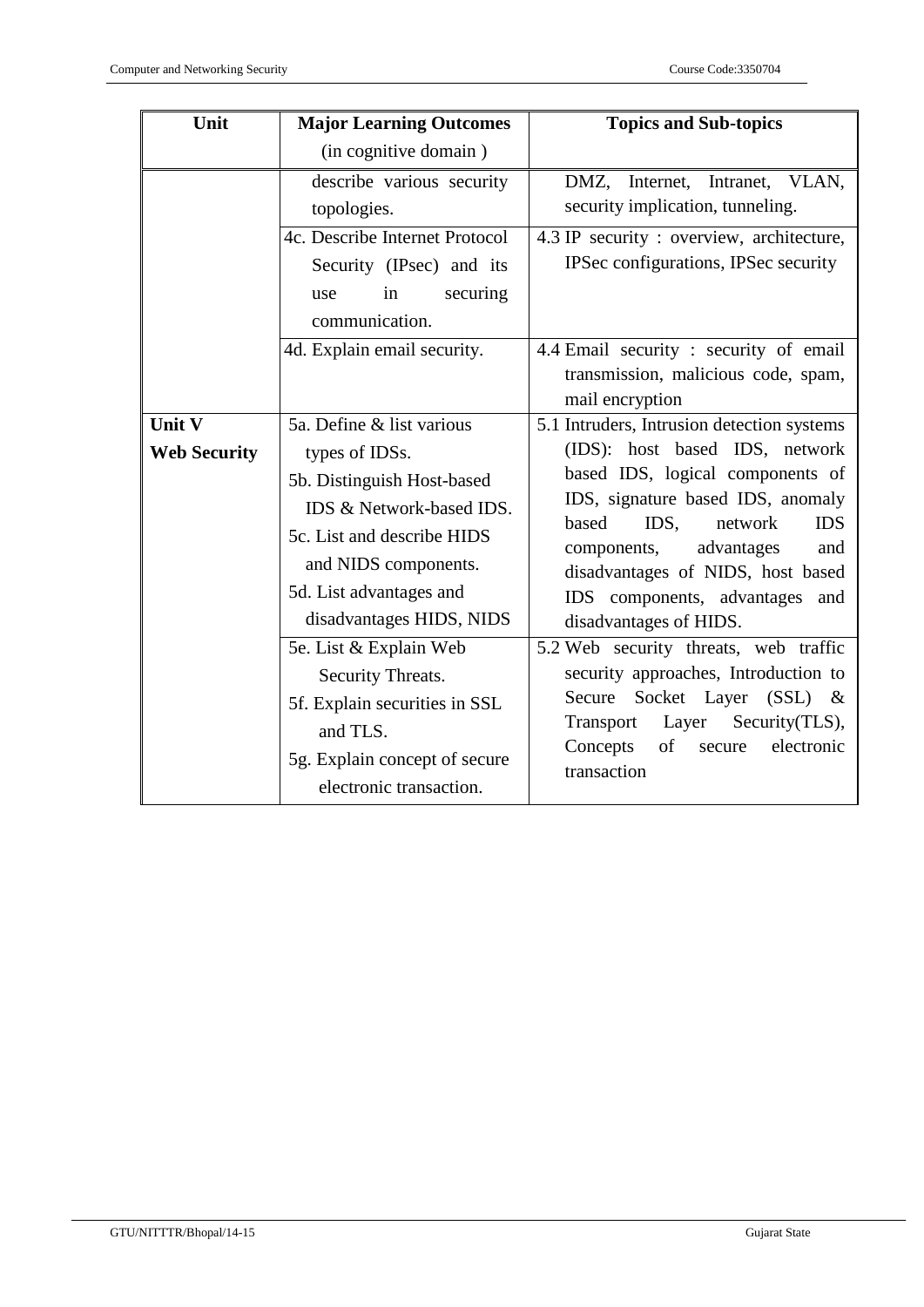| Unit No.           | <b>Unit Title</b>                             | <b>Teaching</b> | <b>Distribution of Theory</b> |       |                |              |
|--------------------|-----------------------------------------------|-----------------|-------------------------------|-------|----------------|--------------|
|                    |                                               | <b>Hours</b>    | <b>Marks</b>                  |       |                |              |
|                    |                                               |                 | R                             | U     | A              | <b>Total</b> |
|                    |                                               |                 | Level                         | Level | Level          | <b>Marks</b> |
|                    | <b>Introduction and Security Threats</b>      | 6               | 4                             | 4     | $\overline{4}$ | 12           |
| $\mathbf{I}$       | <b>Basics of System Security</b>              | 6               | $\overline{4}$                | 4     | $\overline{4}$ | 12           |
| $\mathop{\rm III}$ | Cryptography and Public key<br>Infrastructure | 14              | 6                             | 8     | 8              | 22           |
| IV                 | Network security                              | 8               | $\overline{2}$                | 8     | $\overline{2}$ | 12           |
| V                  | Web Security                                  | 8               | $\overline{2}$                | 8     | 2              | 12           |
|                    | <b>Total</b>                                  | 42              | 18                            | 32    | 20             | 70           |

# **6. SUGGESTED SPECIFICATIONTABLE WITH HOURS&MARKS (THEORY)**

**Legends:** R = Remember; U= Understand; A= Apply and above levels (Bloom's Revised Taxonomy)

**Note:** This specification table shall be treated as a general guideline for students and teachers. The actual distribution of marks in the question paper may vary slightly from above table.

#### **S. No. Unit No. Practical Exercises** (Outcomes' in Psychomotor Domain) **Approx Hrs. required** 1 I List and practice various "net" Commands on DOS & Linux. 04 2 I Configure a system for various security experiments. 02 3 I Configure Web browser security settings. 02 4 I Draw Diagram of DoS, backdoors, trapdoors. 04  $5$   $\overline{8}$   $\overline{1}$ Draw diagrams of sniffing, spoofing, man in the middle & replay attacks. 02 6 I Draw diagram for Confidentiality, Integrity & Availability. 02  $7$  III Write Ceaser's Cipher algorithm & Solve various examples based on Encryption & Decryption. 02 8 | III Write, test and debug Ceaser cipher algorithm in C/C++/Java/Python/Matlab. 02 9 III Write algorithm/steps for Shift Cipher & solve various examples on it. 02 10 III Write algorithm/steps for Hill Cipher and solve examples on it. 02  $11$  III Write algorithm/steps for playfair cipher and solve examples on it. 02 12 | III | Write algorithm/steps for Verman Cipher & solve | 02

#### **7. SUGGESTED LIST OF EXERCISES/PRACTICALS**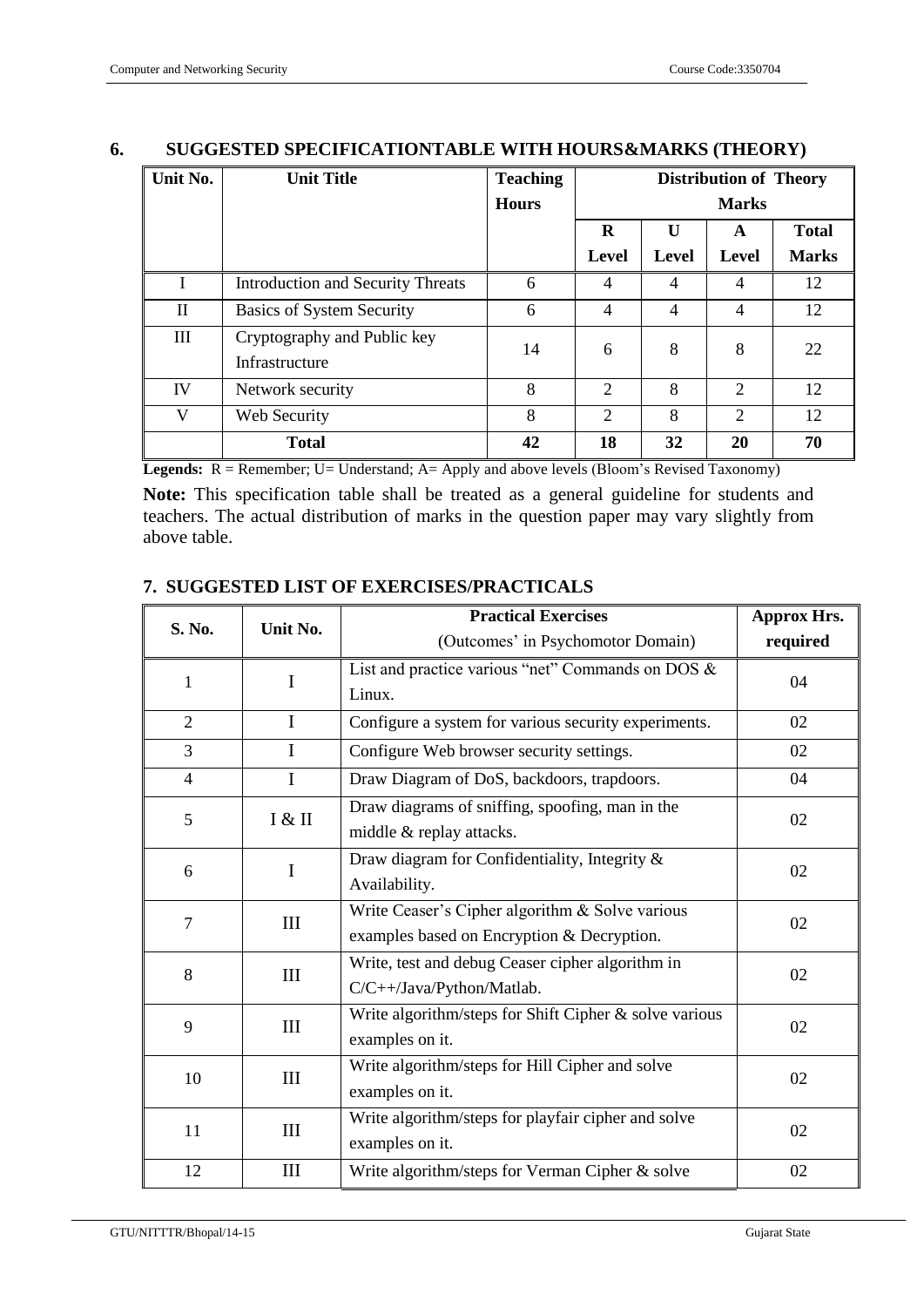|              |              | various examples on it.                                   |    |  |
|--------------|--------------|-----------------------------------------------------------|----|--|
| 13           | III          | Write algorithm/steps for Vignere Cipher & solve          | 02 |  |
|              |              | various examples on it.                                   |    |  |
| 14           | III          | Write algorithm/steps for one time pad $\&$ solve various | 02 |  |
|              |              | examples on in.                                           |    |  |
| 11           | III          | Draw diagram of Public Key Infrastructure.                | 02 |  |
| 12           |              | Draw diagram of Centralized/Decentralized                 | 02 |  |
|              | III          | Infrastructure.                                           |    |  |
| 13           | III          | Demonstrate cross-scripting.                              | 02 |  |
| 14           | IV           | Draw various Security Topologies.                         | 02 |  |
|              |              | Demonstrate traffic analysis of different network         |    |  |
| 15           | IV           | protocols using tool. i.e. Wire-shark.                    | 04 |  |
|              |              | (Atleast one of them should be recorded and included      |    |  |
|              |              | in term work.)                                            |    |  |
| 16           | IV           | Demonstrate Sniffing using packet tool i.e. snort.        | 04 |  |
| 17           | IV           | Configure your e-mail account against various threats.    | 04 |  |
|              |              | i.e. spam attack, phising, spoofing etc.                  |    |  |
| 18           | $\mathbf V$  | Draw diagram Host-based Intrusion Detection System        | 02 |  |
| 19           | V            | Draw diagram Network-based Intrusion Detection            |    |  |
|              |              | System                                                    | 02 |  |
| 20           | $\mathbf{V}$ | Demonstration of SQL-Injection.                           | 02 |  |
| 21           | $\mathbf{V}$ | Demonstration of readymade encryption/decryption          | 04 |  |
|              |              | code                                                      |    |  |
| <b>Total</b> |              |                                                           | 62 |  |

### **8. SUGGESTED LIST OF STUDENT ACTIVITIES**

Following is the list of proposed student activities like**:**

- i. Visit to Internet Service Provider
- ii. Study measures are taken by small computer industries
- iii. Seminars on various security tools, algorithms from the course content
- iv. Seminars on current threats on system/network

# **9. SPECIAL INSTRUCTIONAL STRATEGIES (if any)**

The course activities include Lectures and Practical Exercises as per teaching scheme. The programmes in would be executed during practical's sessions. Following needs attention:

- i. Concepts will be introduced in lectures using multimedia projector.
- ii. Discussion
- iii. Demonstrations
- iv. Power point presentation for each of the software tools/algorithms
- v. Practical work will be through laboratory sessions.
- vi. Debate/Group Discussions for comparison of various tools and algorithms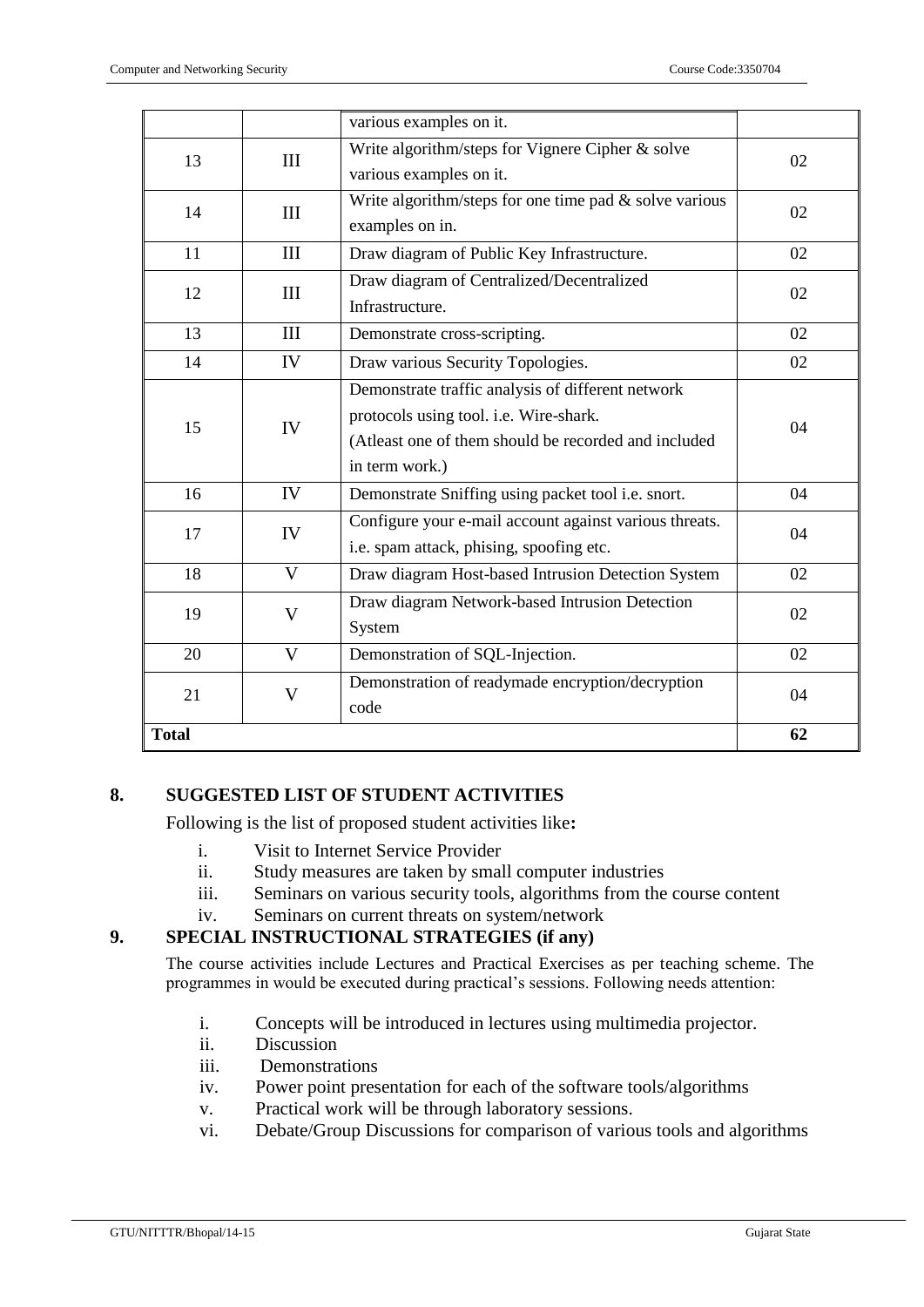# **10. SUGGESTED LEARNING RESOURCES**

# **A) List of Books**

| Sr.No. | <b>Title of Book</b>                                                                                                 | <b>Author</b>                                                                                           | <b>Publication</b>                           |  |
|--------|----------------------------------------------------------------------------------------------------------------------|---------------------------------------------------------------------------------------------------------|----------------------------------------------|--|
| 1.     | Principles Of Computer<br>Security<br>CompTIA<br>Security+ And Beyond<br>(Exam SY0-301), 3rd<br><b>Edition Books</b> | Conklin, Wm. Arthur<br>Gregory White, Dwayne<br>Williams, Roger<br>Davis, Chuck<br>Cothren, Corey Schou | Mc Graw Hill<br>ISBN:9781259061196,<br>2012  |  |
| 2.     | Cryptography<br>and<br><b>Network</b><br>Security Principles and<br>Practices                                        | <b>Williams Stallings</b>                                                                               | Pearson Education, Third Edition             |  |
| 3.     | Principles of Computer<br><b>Security CompTIA</b><br>Security+ and Beyond<br>Lab Manual                              | Vincent Nestler, Gregory<br>White, Wm.<br>Arthur<br>Conklin, Matthew<br>Hirsch, Corey Schou             | Mc<br>Hill,<br>2010<br>Graw<br>9780071748568 |  |
| 4.     | Cryptography<br>and<br>Network<br>Security<br>Principal and Practices                                                | <b>Atul Kahate</b>                                                                                      | Tata-McGraw-Hill<br>Sixth reprint 2006       |  |
| 5.     | Cryptography<br>and<br><b>Network Security</b>                                                                       | <b>B</b> A Forouzen                                                                                     | <b>TMH</b>                                   |  |
| 6.     | Computer<br>Security<br><b>Basics</b>                                                                                | Deborah<br>G.T.<br>Russell<br>Gangenisr                                                                 | O'Reilly publication                         |  |
| 7.     | <b>Computer Security</b>                                                                                             | Dieter Gollman                                                                                          | Wiley India Education,<br>Second<br>Edition  |  |

#### **B) List of Major Equipment/ Instrument with Broad Specifications**

- i. Computer System with latest configuration and memory, laptops, servers
- ii. Multimedia projector
- iii. High B/W Internet Connection.<br>iv. Open source Free diagnostic
- Open source Free diagnostic software/tools
- v. Access to library resources

#### **C) List of Software/Learning Websites**

i. Software: Wireshark Traffic Analysis/Packet Sniffing Tool, Snort Packet Sniffing tool

- ii. www.securityplusolc.com.
- iii. http://mercury.webster.edu/aleshunas/COSC%205130/COSC%205130%20Home.htm
- iv. http://williamstallings.com/Cryptography/
- v. http://mercury.webster.edu/aleshunas/COSC%205130/Chapter-22.pdf
- vi. <http://nptel.iitm.ac.in/courses.php?disciplineId=106>
- vii. Network Simulator Tool: GNS3 v0.8.5, NetSimK
- viii. http://www.snort.org/docs
- ix. http://manual.snort.org/node27.html
- x. http://www.wireshark.org/docs/wsug\_html\_chunked/